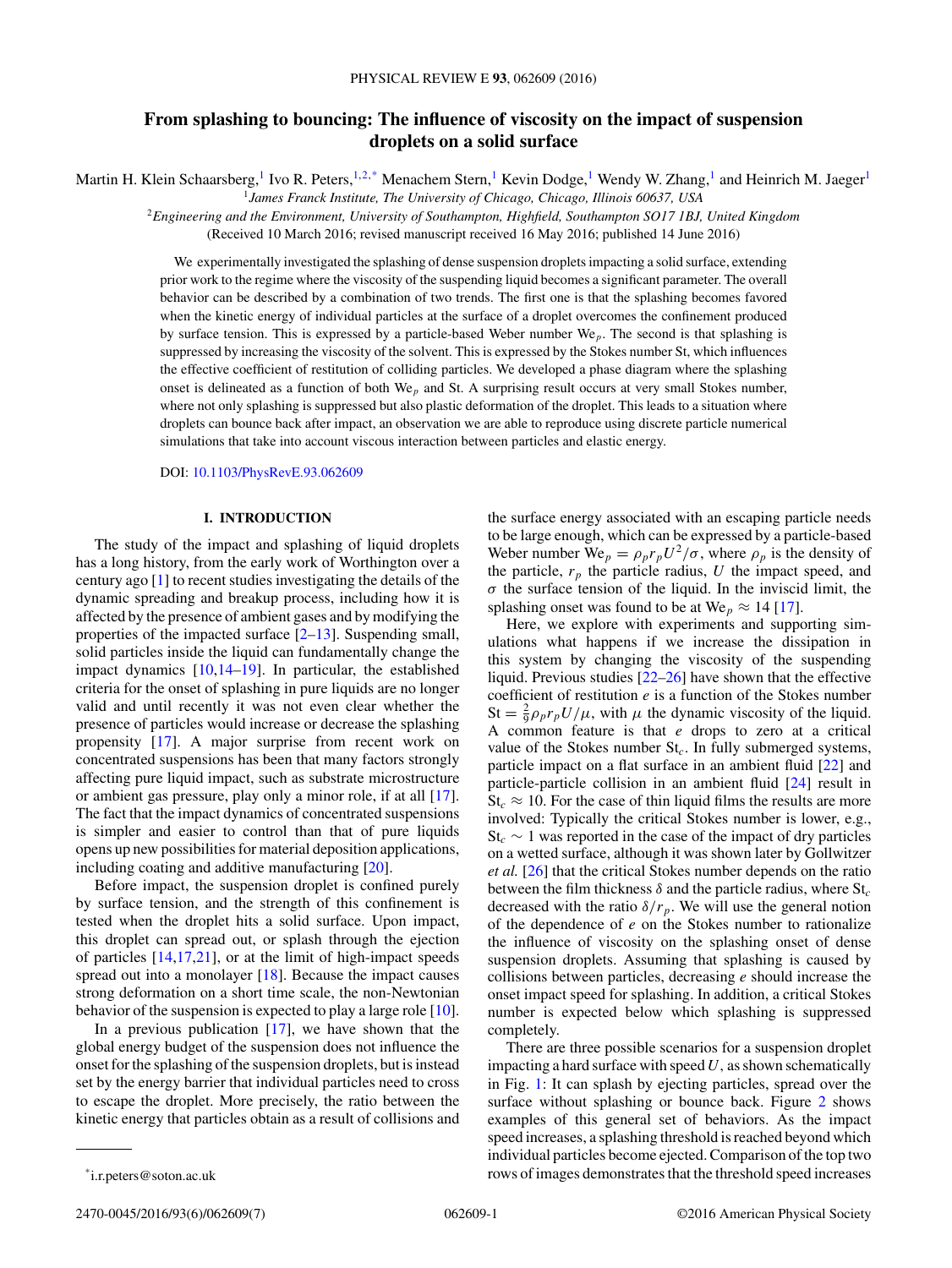<span id="page-1-0"></span>

FIG. 1. Schematic view of three different droplet impact scenarios: particle ejection (splashing), spreading without splashing, and bouncing.

in a nontrivial manner with solvent viscosity. At sufficiently large impact velocity, any particle confinement due to surface tension becomes negligible compared to inertia and frictional particle-particle interactions. In this case the behavior is well approximated by the limit of infinite particle-based Weber number. This is demonstrated by the bottom row in Fig. 2, which compares side-by-side experiment and results from a simulation of a granular droplet without any liquid included.

Our main experimental result is the behavior of the splashing threshold for increasing solvent viscosity, for which we determined the onset values of the Stokes and particle-based Weber numbers. In addition we have found a regime where the suspension droplets neither splash nor spread, but instead bounce back. The paper is organized as follows. We start by describing the experimental methods in Sec. II and the numerical model in Sec. [III.](#page-2-0) After that, we describe in Sec. [IV](#page-2-0) the experimental observations for splashing and bouncing, and



FIG. 2. Snapshots of suspension droplets impacting on a glass substrate. (a)–(c) Side views,  $\mu = 19$  mPa s,  $r_p = 362 \mu$ m; (d)–(f) bottom views,  $\mu = 91$  mPa s,  $r_p = 362 \mu$ m. (g) and (h) Comparison between experiment and three-dimensional simulation at  $We_p \to \infty$ and St  $\rightarrow \infty$ . (g) Adapted from [\[18\]](#page-6-0).



FIG. 3. Schematic view of the setup. Suspension droplets impact the glass plate at a speed *U*, set by the release height *h*. The ejection of particles and bouncing motion of the droplets upon impact is recorded using two high-speed cameras.

compare the bouncing behavior of viscous suspensions with numerical simulations. We end with a discussion in Sec. [V.](#page-4-0)

## **II. EXPERIMENTS**

We performed experiments where we impacted suspension droplets on a glass plate, and observed their splashing behavior using high-speed imaging (Fig. 3). The main control parameters are the impact speed  $U$ , particle size  $r_p$ , particle density  $\rho_p$ , dynamic liquid viscosity  $\mu$ , and liquid surface tension  $\sigma$ . Below we explain in more detail how we varied each of these parameters. The parameters can be combined into two relevant dimensionless numbers that we defined in the introduction, the particle-based Weber number We*<sup>p</sup>* and the Stokes number St.

The suspensions were created by first filling a syringe with a solvent liquid, followed by carefully adding particles and letting them sediment, while taking care that no air bubbles were entrained. Particles were added until the liquid was fully saturated with particles, which resulted in an average volume packing fraction for all our experiments of  $\phi = 0.59 \pm 0.04$ . For suspensions made with glycerol, we determined the packing fraction of the resulting suspension droplets by evaporating the liquid on a hot plate and measuring the mass before and after evaporation. We used zirconium dioxide  $(ZrO<sub>2</sub>)$  and soda-lime glass beads for our suspended particles. The properties of these particles, which are a subset of the particles used in [\[17\]](#page-6-0), are listed in Table I.

In order to get a range in both viscosity and surface tension, we used silicone oils and glycerol–water mixtures. The silicone oils had viscosities in the range of 20–1055 mPa s and

TABLE I. Properties of the particles used in this study.

| Particle | Material         | Radius $(\mu m)$ | Density $(kg/m^3)$ |
|----------|------------------|------------------|--------------------|
| $P_1$    | Glass            | $76 \pm 13$      | $2520 \pm 160$     |
| $P_{2}$  | ZrO <sub>2</sub> | $138 \pm 11$     | $3840 \pm 160$     |
| $P_{3}$  | ZrO <sub>2</sub> | $362 \pm 22$     | $3930 \pm 160$     |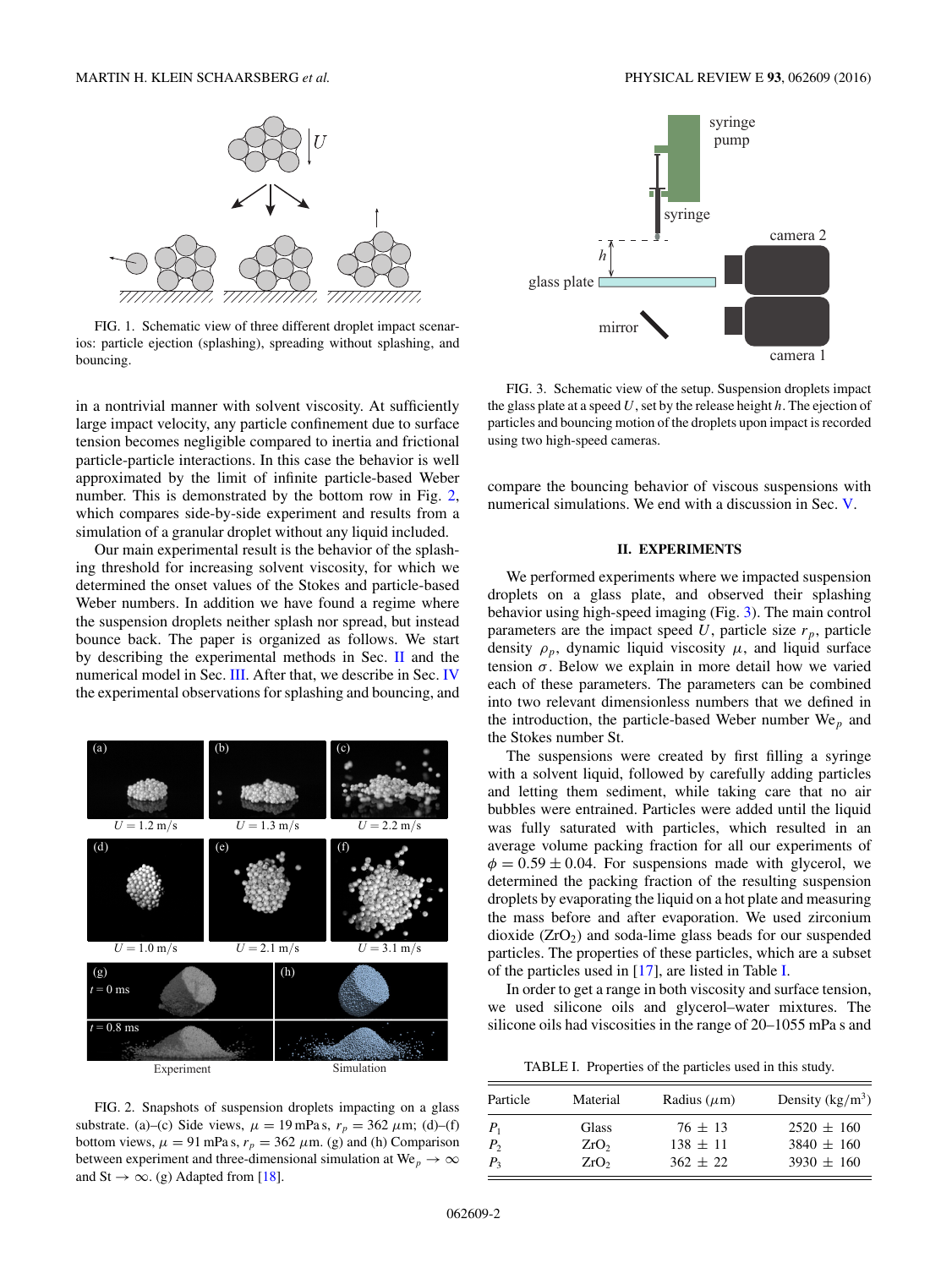<span id="page-2-0"></span>a surface tension around 21 mN*/*m. Glycerol–water mixtures had viscosities ranging from 1 to 1090 mPa s, and surface tensions from 72 mN*/*m for pure water, decreasing down to 64 mN*/*m for the most viscous mixtures (99 wt% glycerol).

The impact velocity was controlled by varying the release height *h* from 1 to 180 cm, giving impact velocities between 0.44 and 5*.*9 m*/*s. The droplets were created by extruding them quasistatically from their syringe (inner diameter 4.7 mm) using a syringe pump (Razel R99-EB) at a flow rate of the order of  $1 \mu L/s$ . The syringes had their tips cut off such that the suspensions were extruded from a simple straight cylinder and did not need to flow through a contracting nozzle. During extrusion, the droplets pinched off under the influence of their own weight, which resulted in reproducible drop volumes. The bottom of the drops have a cylindrical shape with a diameter equal to the syringe inner diameter because they do not deform significantly during the extrusion, while the top of the drops have a sharp tip as a result of the pinch-off process [\[17,27\]](#page-6-0).

The experiments were recorded with a Phantom V12 high-speed camera operating at a frame rate of 6200 frames/s (camera 1 in Fig. [3\)](#page-1-0). Using a 105-mm Nikkon Micro-Nikkor lens, the typical resolution of our images was 20*μ*m*/*pixel. All experiments were recorded with a bottom view, which was for part of the experiments supplemented by a synchronized side view using a second high-speed camera (camera 2 in Fig. [3\)](#page-1-0). Bottom views were used to determine the splashing onset, as these images are the most reliable for detecting ejected particles. Side view images, on the other hand, allowed us to observe a bouncing motion of droplets.

### **III. NUMERICAL MODEL**

In the simulation, we idealize the dense suspension as a collection of elastic spheres experiencing viscous drag due to lubrication flow in the narrow gaps between the particles, surface tension, and particle inertia. Assuming that physical contact between particles occurs via surface asperities characterized by roughness lengthscale  $R_{\ell}$ , the lubrication drag between two particles in relative motion has the form  $\mathbf{F}_{\mu} = (3\pi/2)(\mu \Delta U r_p^2/(s + R_\ell))\mathbf{n}$  [\[28\]](#page-6-0). Here  $\Delta U$  is the relative velocity along the line of approach in the particle pair's center-of-mass frame, *s* the separation between particle surfaces, and **n** the direction along the line of approach. Both  $\mu$  and  $r_p$  values are chosen in accordance with the experimental values. We use  $R_{\ell} = 10^{-2}r_p$ , corresponding to *μ*m-scale roughness over 100-*μ*m-sized particles. When particles collide so energetically that they support nonzero overlap *δ*, we expect that the lubrication drag saturates at  $(3\pi/2)(\mu \Delta Ur_p^2/R_\ell)$ , the value corresponding to a narrow gap at the surface roughness lengthscale. Particles in the suspension plug are not elastically compressed initially but are compressed by the impact process. We assume that the elastic compression *δ* remains small relative to the particle radius  $r_p$ , therefore giving rise to a Hertzian contact force  $\mathbf{F}_\delta$  =  $(2E/3)\sqrt{2r_p}\delta^{3/2}$ **n** between neighboring compressed particles. It was not practical to simulate the impact for the 250 GPa Young's modulus value associated with  $ZrO<sub>2</sub>$  particles. Instead we use  $E = 30 - 100$  MPa. We include surface tension effects as a bridging force  $\mathbf{F}_{\sigma}$  between neighboring particles on the

surface of the suspension plug. Initially, all surface particles are densely packed together and experience a nonzero capillary bridging force. As impact proceeds and distances between particles grow, this capillary bridging force vanishes once the separation  $s$  exceeds a critical value  $s_c$ . The simulation uses  $\mathbf{F}_{\sigma} = 2\pi \sigma r_p \alpha/(1 + c_1 \hat{s} + c_2 \hat{s}^2) \mathbf{n}$ , where  $\sigma \approx 70 \text{ mN/m}$ is the surface tension of the air-water surface,  $c_1 \approx 1.05$  and  $c_2 \approx 2.5$  and  $\hat{s} = s/[2r_p\sqrt{\pi(\sqrt{3}/2 - 5/6)}]$ . This expression has the phenomenological form proposed by Herminghaus *et al.* [\[29\]](#page-6-0) to describe a static, axisymmetric capillary bridge between two particles. Since impact occurs at large particlebased Weber number, where particle inertia is important, we expect  $\alpha$  and  $s_c$  values to differ considerably from the static limit values. We therefore picked  $\alpha$  and  $s_c$  values to reproduce the splashing onset at high St where we recover the onset at We<sub>p</sub>  $\approx$  14 for one set of experimental observations ( $\alpha$  = 2.9 and  $s_c = 0.3r_p$ ). The parameter values are then left fixed for other We<sub>p</sub> values. In addition, implementing  $\mathbf{F}_{\sigma}$  requires that we accurately flag the surface particles. We do so via a surface detection scheme that first creates a smoothed density field, then calculates the gradient of the density at the center of each particle. When the density gradient exceeds a cutoff value, the

particle is flagged as a surface particle. To simulate an impact, we start with a collection of elastic spheres in random close packing and prescribe uniform downward speed *U*<sup>0</sup> for all the particles. Upon collision with a rigid wall, we assume that the surface particles are weakly interacting with the wall (aside from facilitating elastic compression). We model this assumption with a modified effective viscosity at the wall  $\beta\mu$ , where  $\beta$  is set to a value between 0 and 1. The weak lubrication interaction with the wall is then characterized by a wall-based Stokes number  $St_w = \frac{2}{9} \rho_p r_p U/(\beta \mu)$ , and the ratio  $St_w/St$  controls the ratio of lubrication interaction strengths between the bulk and the wall. As the impact proceeds, the suspension may flatten and expands radially, creating new surfaces.

The three-dimensional simulations in Fig. [2](#page-1-0) were performed for the infinite particle-based Weber number limit, where the presumable role of the interstitial liquid, including confinement due to surface tension, is no longer significant. In this limit, the drop is simulated as an aggregate of dry grains experiencing inelastic, frictionless collisions [\[30,31\]](#page-6-0) which are characterized by a constant coefficient of restitution of 0.95.

#### **IV. RESULTS**

#### **A. Splashing onset**

Similar to [\[17\]](#page-6-0), we defined a splashing event as the ejection of one or more particles from the suspension droplet. We determined the splashing threshold for each specific particleliquid combination by increasing the impact speed step by step, and repeating each impact speed, depending on the experiment, 3–10 times. For each impact speed, we counted the number of observed splashes  $N<sub>S</sub>$  and divided by the number of repeats of the experiment *N*, with which we defined the splashing probability  $N_S/N$ . Figure [4](#page-3-0) shows the splashing onsets for the 138- $\mu$ m ZrO<sub>2</sub> particles ( $P_2$ ) for different suspending liquids. We only included data where we were able to find the complete transition from  $N_S/N = 0$  to  $N_S/N = 1$ .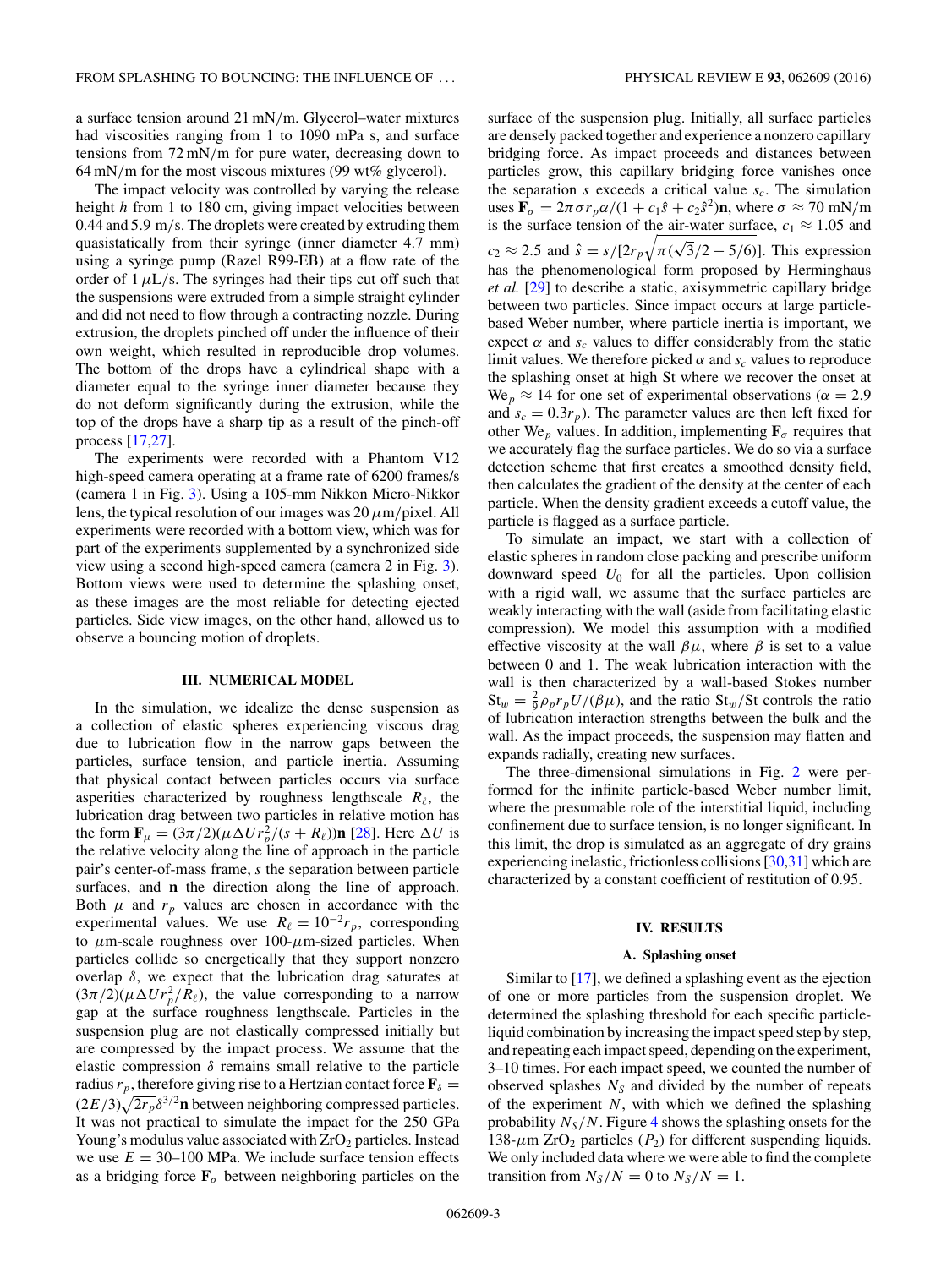<span id="page-3-0"></span>

FIG. 4. The splashing onsets for  $r_p = 138 \text{-} \mu \text{m}$  ZrO<sub>2</sub> particles at different liquid viscosities. All liquids are glycerol–water mixtures, ranging from 0 to 85 wt% glycerol, except the 20 mPa s solution (light blue), which is a silicone oil. Data for  $\mu = 1$  mPa s from [\[17\]](#page-6-0).

Clearly, the splashing onset velocity increases with increasing viscosity, although there is no significant difference between the 1 mPa s and 2 mPa s solvent viscosity. The only exception is the silicone oil (viscosity 20 mPa s), which has a splashing onset velocity comparable to that of water, and significantly lower than the 5 mPa s glycerol–water mixture. The reason for this is the lower surface tension of the silicone oil (approximately a factor 3 difference), which decreases the splashing onset velocity.

Each line in Fig. 4 represents a splashing onset velocity *U*<sup>∗</sup> with an associated uncertainty. The orange data in Fig. 5 correspond to the data in Fig. 4, showing the dependence of the splashing onset speed on the viscosity of the suspending liquid. We have added data for the larger particles (gray) and the smaller glass particles (blue), which demonstrates that particles with more mass are less sensitive to the increase in viscosity. We have not included data with silicone oils in Fig. 5 to show only the influence of viscosity, particle size, and particle density.

We can capture both the influence of surface tension as well as the influence of viscosity by plotting We*<sup>p</sup>* [\[17\]](#page-6-0) versus St. All our data for the splashing onset in Fig. 6, which includes



FIG. 5. Splashing onset speed  $U^*$  as a function of viscosity  $\mu$ , for the two different sizes of  $ZrO<sub>2</sub>$  particles (orange, gray) and the glass particles (blue). All data are for glycerol–water mixtures, giving only small variations in surface tension. Data for  $\mu = 1$  mPa s from [\[17\]](#page-6-0).



FIG. 6. Splashing state diagram with the particle-based Weber number and the Stokes number. Data delineate the transition. Error bars give the width of the transition region (see main text). The horizontal dotted line represents the asymptotic value  $\text{We}_p \approx 14$ for St  $\rightarrow \infty$  from [\[17\]](#page-6-0). The experiments where we have observed bouncing motion are indicated with black triangles. Note that the bouncing data extend to St *<* 1*.*0, and the full range is plotted in Fig. [8.](#page-4-0)

glycerol–water mixtures and silicone oils, falls roughly on a single master curve, showing that indeed We*<sup>p</sup>* and St are the relevant parameters determining the splashing onset for our suspensions. The black data in this figure correspond to the data from Peters *et al.* [\[17\]](#page-6-0) which all are suspensions in demineralized water, with 76-, 107-, 175-, 249-, and 359-*μ*m glass, and 78-, 138-, and 362- $\mu$ m ZrO<sub>2</sub> particles. Note that we have determined the splashing onset for each particle-liquid combination by determining the maximum speed at which we never observe a splash and the minimum speed at which we always observe a splash. This results in diagonal error bars, because varying the impact velocity changes both We*<sup>p</sup>* and St.

Figure 6 shows a limiting case represented by the horizontal dashed line, for St  $\rightarrow \infty$ , where the splashing onset becomes independent of the Stokes number and can be described solely by the threshold value We<sub>p</sub>  $\approx$  14. The reason for this limit is that for high enough Stokes number (St  $\gtrsim 100$ ), changes in the effective coefficient of restitution due to viscous effects become small enough to approximate it as a constant value [\[22\]](#page-6-0). We speculate that there exists a second limit for  $We_p \rightarrow \infty$ , where the splashing can be suppressed by viscous effects alone, without the need of surface tension, although our current experimental results are not conclusive on this point.

#### **B. Bouncing motion**

For suspensions droplets with high liquid viscosities we observed bouncing motion in both the experiments and the simulations. This is a surprising result, because increasing the viscosity of the liquid increases the dissipation, while a rebound requires the storage of energy through deformation. Comparing our findings to the rebound of pure liquid droplets, we find a clear difference in the Weber number regime where rebounds are observed. In pure liquid droplets, rebounds are typically observed for intermediate Weber numbers  $(0.2 \leq$  $W_e \le 60$ ) [\[32–34\]](#page-6-0). Upon impact, the droplets need to have enough inertia to appreciably deform the droplet, but surface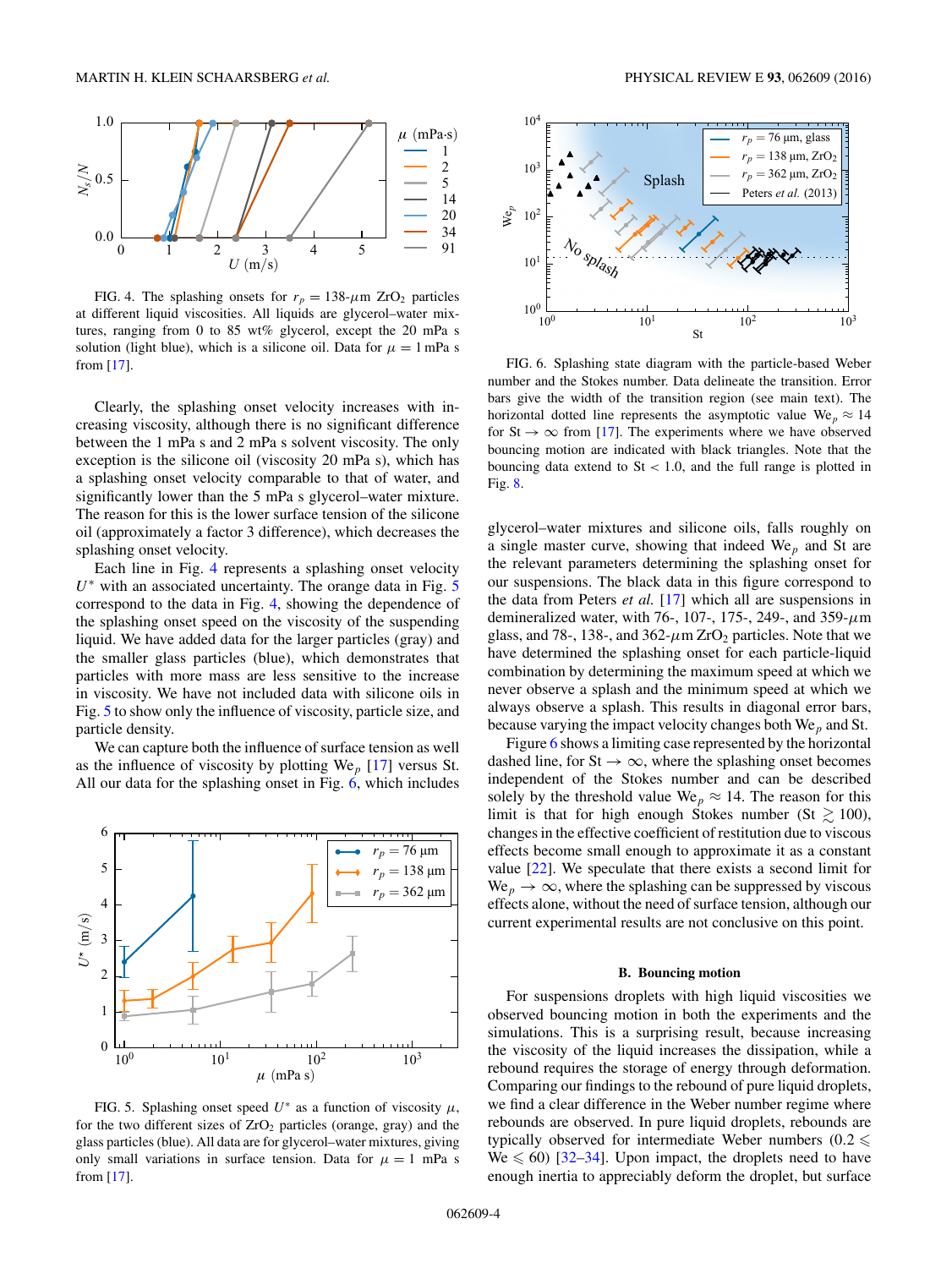<span id="page-4-0"></span>

FIG. 7. Estimated potential energy of a bouncing droplet  $(362-\mu m)$  ZrO<sub>2</sub> in 1055 mPa s silicone oil). For reference, the horizontal dotted line gives the theoretical surface energy of a silicone oil sphere with radius  $r_d$ .

tension still needs to be strong enough to prevent the droplet from breaking up and bring it back toward a spherical shape.

The bounces we observed in the suspension droplets all occurred at very high (particle-based) Weber numbers,  $100 \le$  $We_p \le 2000$  [\[35\]](#page-6-0). We also only see very little deformation of the droplets, which suggests that most of the kinetic energy at impact is dissipated due to the viscous liquid and surface tension does not play an important role in the rebound. We can quantify this by estimating the total stored energy needed for the rebound, and calculating the surface area associated with a surface energy that equals the stored energy.

Figure 7 shows the potential energy of a droplet during a bounce. We estimate the change in potential energy by determining the two-dimensional center of mass in the highspeed images and get the height *h* as a function of time, which with the known mass gives the potential energy  $E_p \approx$  $4/3\pi r_d^3[\phi \rho_p + (1-\phi)\rho_l]gh$ , with  $r_d$  the droplet radius,  $\rho_l$ the liquid density, and *g* the gravitational acceleration. For the specific case shown here, we found a maximum potential energy of about  $2 \mu J$ . In order to understand which mechanism is able to store this amount of energy during the impact, we compare this to a change in surface area that would store an equivalent amount of surface energy, like the mechanism that is responsible for bouncing pure liquid droplets. The dotted line in Fig. 7 gives the surface energy of a spherical droplet of the solvent used in this suspension. This shows that in order to store enough energy for the observed bounce, an excess of surface area needs to be created during the impact of the order of the area of the droplet itself. This is very unlikely since no appreciable deformation of the suspension droplets can be seen in the high-speed images (see inset of Fig. 7). In addition, such large deformations would be largely dissipated by the viscosity of the liquid. We therefore expect the energy to be stored in elastic deformation of the particles in the suspension.

The analysis above was done for a droplet which during the bounce completely detaches from the surface. If we take a less strict approach and define a bouncing drop by any upward motion after the impact, we get a better view of how the





FIG. 8. Ratio of stored elastic energy and kinetic energy as a function of the Stokes number, for different viscosities and particle sizes. The error bars represent the standard deviation of repeated experiments, with 3–11 repetitions per data point. Two sets of simulation data are shown, for two different values of wall drag.

viscosity is influencing the probability to find a bouncing droplet. This is shown in Fig. 8, where we plot the ratio of the kinetic energy over the maximum potential energy  $(E_p/E_k = (gh)/(U^2/2))$  as a function of the Stokes number. To show which experiments were performed with the same particle-liquid combination, we color-coded and identified them with a number that is independent of impact speed, i.e., St*/U*. Although the fluctuations in experimental outcomes are large, as the error bars indicate, there is a significant increase in restored energy towards lower values of the Stokes number.

A possible explanation for the observations above would be that the bouncing results from elastic energy that is stored in a jammed network of particles that are in contact. In the case of high viscosity these networks might be stabilized, while at lower viscosity this network would fall apart like it would for the impact of a dry granular droplet. To test this idea we performed numerical simulations of the impact of a two-dimensional suspension droplet. Figure [9](#page-5-0) shows snapshots of the numerical simulation for three different values of the Stokes number. In all three cases the Weber number is infinite, such that we can neglect any influence of surface tension. Time and velocity are made dimensionless with the typical time  $t_0 = r_p/U_0$  and impact speed  $U_0$ , respectively. Note that the color scale is clipped at  $0.1U_0$ , to emphasize the velocities after impact. At the lowest Stokes number  $St = 0.25$  we observe a clear bounce at  $t/t_0 = 2.5$ . This is in contrast with St = 2, where all motion is dissipated after impact. At even higher Stokes numbers, the droplet is fragmentized.

In addition to the bounce at low Stokes numbers, we also observed a fair amount of rotation in the droplet [Fig. [9\(c\)\]](#page-5-0). This rotation, as expected, depends on the initial orientation of the droplet on the approach to the substrate. This rotation adds to the total restored energy, but was not taken into account in the experimental data (Figs. 7 and 8) because we had no accurate method to determine this contribution. Therefore, to compare our simulation results to the experimental data, we calculated the restored energy using the vertical velocity of the center of mass of the suspension droplet after impact. In Fig. 8 we compare the restored energy as calculated in the simulations to the experimental results and find good agreement for St  $\leq 1.5$ .

## **V. DISCUSSION AND CONCLUSIONS**

Using a wide range of liquid viscosities we experimentally determined the influence of the Stokes number on the splashing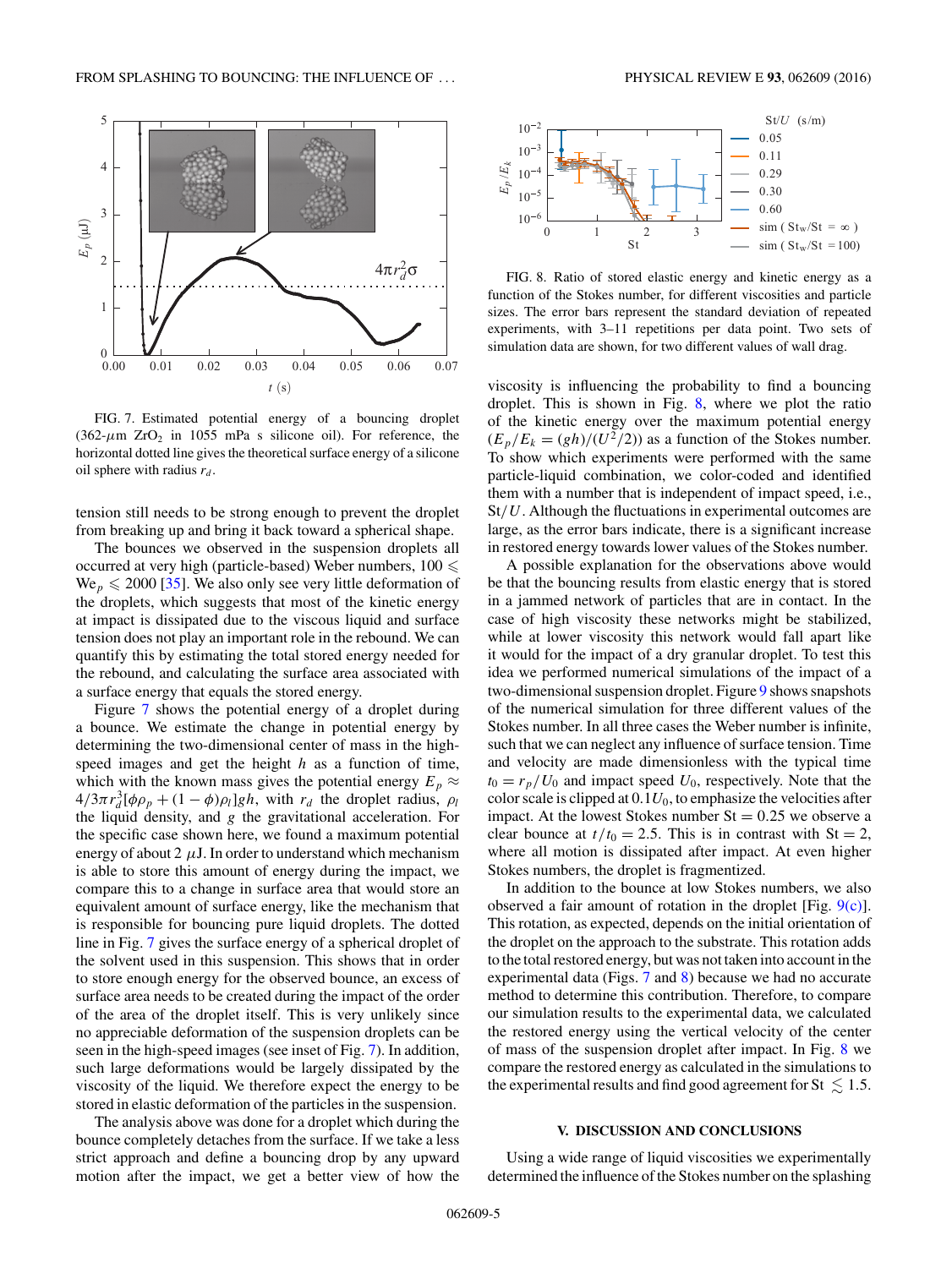<span id="page-5-0"></span>

FIG. 9. Snapshots from the numerical simulation of two-dimensional suspension droplets at different Stokes numbers (all at infinite Weber number; only the suspended particles are rendered, and the liquid is not shown). Time after impact increases from top to bottom with  $t = 0$  the moment of impact. Colors indicate the vertical velocity component of individual particles. St = 0.25 shows a bounce, along with a significant amount of rotation.

onset of dense suspensions. We see a significant departure from the inviscid limit at St  $\leq 50$ , where the particle-based Weber number at the splashing onset becomes larger than 14 within error bars. At the lowest Stokes numbers where we were able to observe a splashing onset, we find an increase of about two orders of magnitude of We*<sup>p</sup>* compared to the inviscid limit. The steep increase of the splashing onset is suggestive of a diverging behavior, although our data are currently not conclusive at this point.

A striking effect for very small values of the Stokes number is the bouncing of the suspension droplets. Because a higher viscosity is typically associated with an increase of dissipation, it is surprising that suspensions with a higher solvent viscosity are more likely to bounce than their inviscid counterparts. We quantified this behavior and observed a clear trend of increased stored energy relative to the initial energy with decreasing Stokes number. Our simulations show the same trend, although quantitatively there is a difference in the Stokes numbers at which the bouncing motion becomes significant. A possible explanation for the dependence of the bouncing on the Stokes number could be found by comparing the pressure induced by the impact to the pressure needed to generate a substantial flow of liquid through the densely packed suspension. In the Appendix we outline such an argument by treating the

suspension as a porous medium and using the Kozeny-Carman relation to estimate the flow resulting from a pressure gradient.

Finally, we add a note about cavitation. The separation of the particles from the bottom substrate during a bouncing event will involve a significant drop in pressure due to the lubricating flow. Especially because this happens at high viscosities, this may result in cavitation [\[36,37\]](#page-6-0). Although we cannot exclude that cavitation bubbles are formed during rebound events, we have not observed any signature of cavitation. This would be an interesting path for further research, as cavitation could possibly affect the bounce strength. Cavitation might also be a source for the reduced lubrication interactions with the impacted wall.

## **ACKNOWLEDGMENTS**

We thank Christophe Clanet, Devaraj van der Meer, Tom Witten, and Qin Xu for insightful discussions. M.K.S. thanks the James Franck Institute for hospitality during his stay in Chicago and the Physics of Fluids group for financial support. This work was supported by the Chicago MRSEC, which is funded by NSF through Grant No. DMR-1420709.